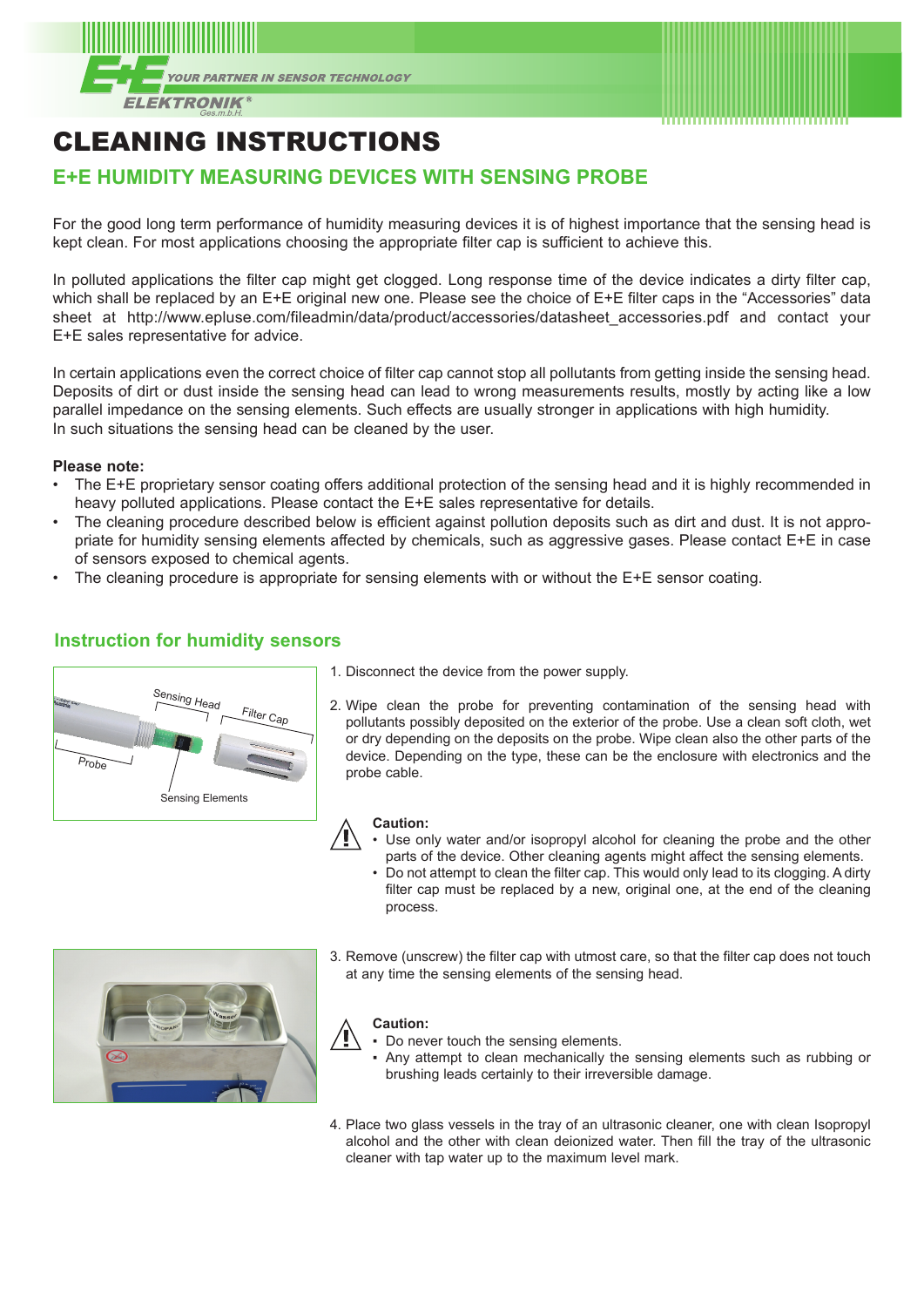





#### 5. Switch on the ultrasonic cleaner.

Hold onto the sensing probe and place the sensing head in isopropyl alcohol for 3 minutes (Figure 1). The sensing element, the leads and the sensor socket shall be immersed in the liquid.

In case of heavy pollution, as in case of deposits which can be seen with the bare eye, continue this until the deposits are dissolved.



#### **Caution**

The sensing elements may not touch the vessels!

- 6. Hold onto the sensing probe and place the sensing head in deionized water for 3 minutes. (Figure 2).
- 7. Let the sensing head dry free for about 30 minutes at room condition temperature.
- 8. Make sure by optical inspection that there are not water droplets on any part of the sensing head. Place on a new, original filter cap. This must be done with utmost care not to touch the sensing elements. For the choice of spare filter caps see accessories data sheet at http://www.epluse.com/fileadmin/data/product/accessories/datasheet\_ accessories.pdf.



#### **Caution**

Never reuse the old filter cap after cleaning the sensing head.

9. For each device to be cleaned use new clean isopropyl alcohol and deionized water, as well as clean glass vessels.



#### **Caution**

Do not reuse the isopropyl alcohol and the deionized water for cleaning a second sensor.



#### **Note:**

Best cleaning results are achieved by using an ultrasonic cleaner as described above. In case this is not available, perform the entire procedure without it, shaking gently the probe when placed in isopropyl alcohol and in deionized water.